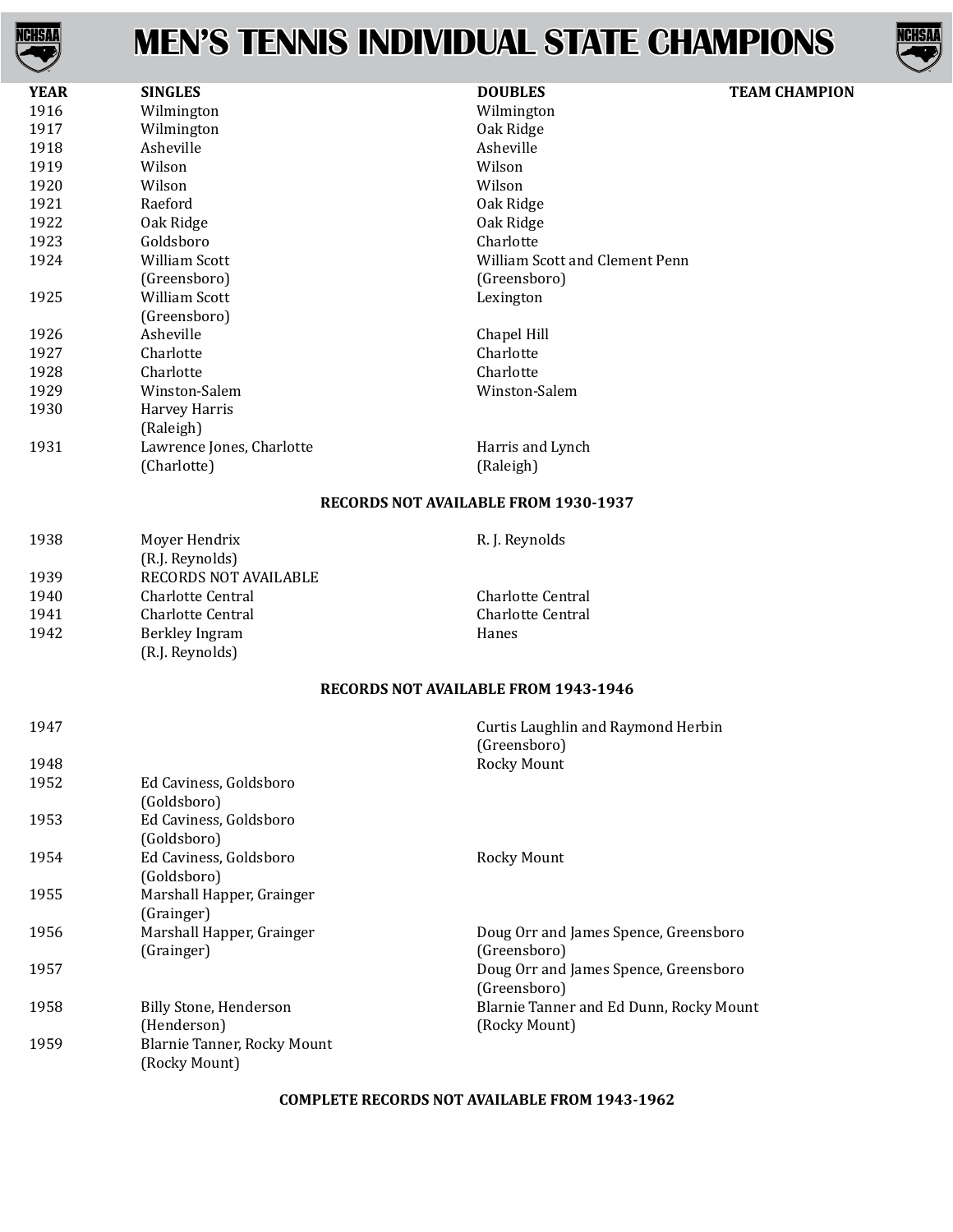



| <b>YEAR</b> | <b>SINGLES</b>       | <b>DOUBLES</b>                               | <b>TEAM CHAMPION</b>   |
|-------------|----------------------|----------------------------------------------|------------------------|
| 1961        | James Causey         | Ray Stallings & Alan Weil                    |                        |
|             | (North Mecklenburg)  | (Goldsboro)                                  |                        |
| 1962        | James Causey         | Ray Stallings & Kay Stallings                |                        |
|             | (North Mecklenburg)  | (Goldsboro)                                  |                        |
| 1963        | Jim Donnan           | Billy Trott & Ed Parker                      | Broughton              |
|             | (Williams)           | (Broughton)                                  |                        |
| 1964        | Ed Parker            |                                              | Broughton              |
|             | (Broughton)          |                                              |                        |
| 1965        | Milt Haslam          | Cliff Pearce & Clark Wilcox                  |                        |
|             | (Myers Park)         | (R.J. Reynolds)                              |                        |
| 1966        | Milt Haslam          | Tate & Lee                                   | Broughton & Myers Park |
|             | (Myers Park)         | (Page)                                       |                        |
| 1967        | <b>Robert Tate</b>   | Bob Dunn & Tombo Daniel                      | Page                   |
|             | (Page)               | (Broughton)                                  |                        |
| 1968        | <b>Bob Koury</b>     | Rick Slott & Danny Thompson                  | Walter Williams & Page |
|             | (Walter Williams)    | (Walter Williams)                            |                        |
| 1969        | <b>Bob Koury</b>     | Herb McKim & Joe Murchison                   | New Hanover            |
|             | (Walter Williams)    | (New Hanover)                                |                        |
| 1970        | John Lucas           | Cy King & Jim Dorsett                        | Broughton              |
|             | (Hillside)           | (Broughton)                                  |                        |
| 1971        | John Lucas           | Sammy Martin & Jerry Robinson                | Page                   |
|             | (Hillside)           | (Broughton)                                  |                        |
| 1972        | John Lucas           | Mike DeLuise & Randy Bailey                  | Chapel Hill            |
|             | (Hillside)           | (Kinston)                                    |                        |
| 1973        | Cliff Skakle         | Steve Vaughn & Robbie Brady                  | East Mecklenburg       |
|             | (Chapel Hill)        | (Grimsley)                                   |                        |
| 1974        | John Sadri           | Scott Dillon & Dee Kessler                   | <b>Myers Park</b>      |
|             |                      |                                              |                        |
| 1975        | (Myers Park)         | (Myers Park)                                 |                        |
|             | Hap Core             | Skipper Goldfarb & Randy Kritzer             | East Mecklenburg       |
|             | (East Mecklenburg)   | (East Mecklenburg)                           |                        |
| 1976        | <b>Rik Lovett</b>    | Philip Milne & Waylon Dudley                 | R. J. Reynolds         |
|             | (Broughton)          | (R.J. Reynolds)                              |                        |
| 1977        | Jim Latham           | Mark Timmons & Waylon Dudley                 | <b>Myers Park</b>      |
|             | (Walter Williams)    | (R.J. Reynolds)                              |                        |
| 1978        | Mark Dillon          | Vance Schiffman & Johnny Rountree Myers Park |                        |
|             | (Myers Park)         | (Page)                                       |                        |
| 1979        | Doug Maynard         | Neil Alderman & Ed Caldwell                  | Chapel Hill            |
|             | (Asheville)          | (Chapel Hill)                                |                        |
| 1980        | Wayne Hearn          | Tony Bass & David Blue                       | South Mecklenburg      |
|             | (South Mecklenburg)  | (Pinecrest)                                  |                        |
| 1981        | Ashley Rhoney        | John Frye & David Siddons                    | South Mecklenburg      |
|             | (South Caldwell)     | (South Mecklenburg)                          |                        |
| 1982        | <b>Hayes Dallas</b>  | Mike Pittard & David Bayliff                 | High Point Central     |
|             | (High Point Central) | (Walter Williams)                            |                        |
| 1983        | <b>Ashley Rhoney</b> | Walker Poole & John Stubblefield             | High Point Central     |
|             | (South Caldwell)     | (Page)                                       |                        |
| 1984        | Jimmy Weilbaecher    | Brad Hubbard & Charles Williams              | T.C. Roberson          |
|             | (T. C. Roberson)     | (Asheville)                                  |                        |
| 1985        | Jim Rogerson         | John Stubblefield & John Grove               | Hunt                   |
|             | (Hunt)               | (Page)                                       |                        |

#### **PLAY WENT TO THREE CLASSIFICATIONS IN 1986**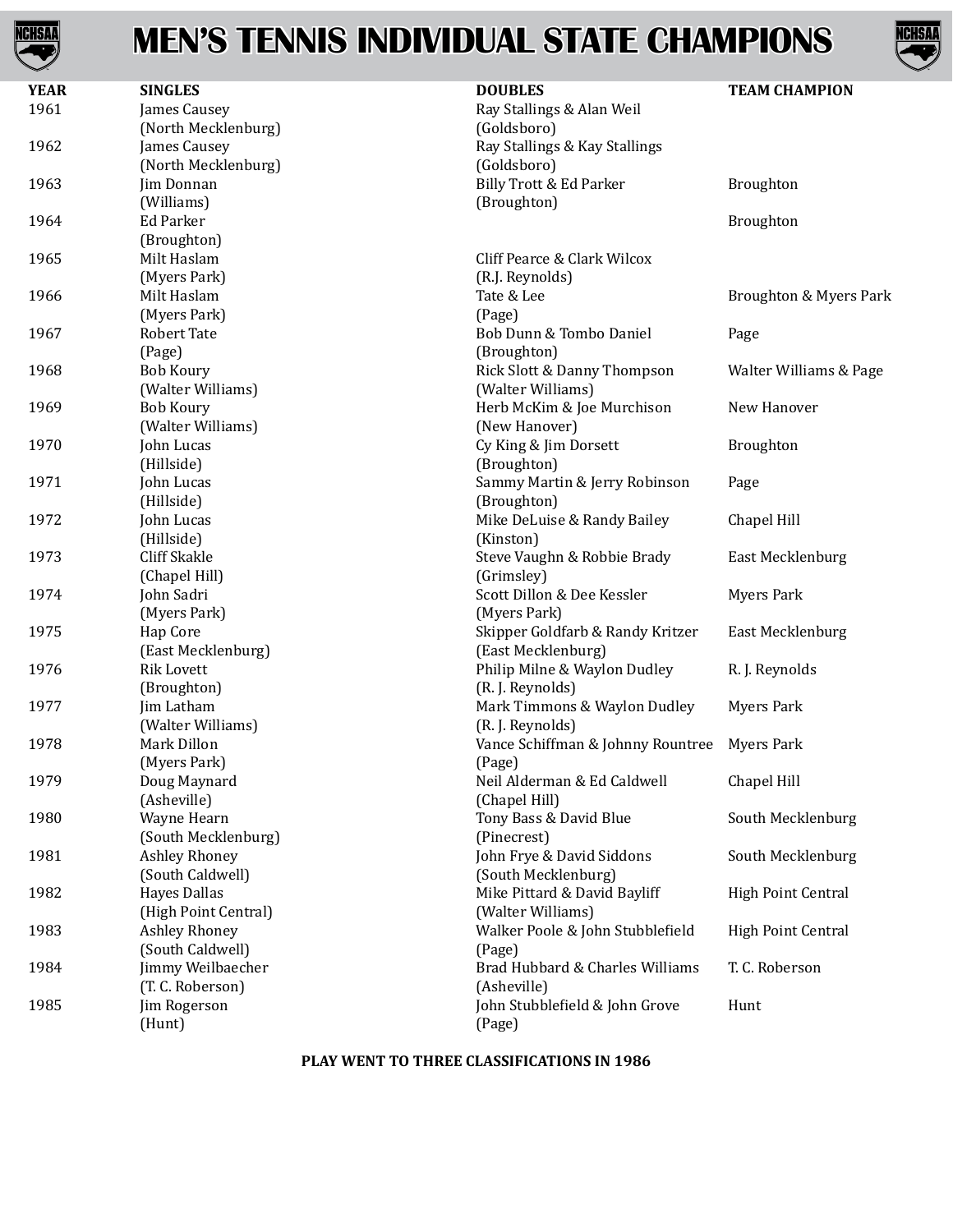



| 1A/2A CLASSIFICATION |                       |                                     |                      |
|----------------------|-----------------------|-------------------------------------|----------------------|
| <b>YEAR</b>          | <b>SINGLES</b>        | <b>DOUBLES</b>                      | <b>TEAM CHAMPION</b> |
| 1986                 | <b>Brian Riley</b>    | Tom Riley & Gary Lowell             | Lexington            |
|                      | (Newton-Conover)      | (Thomasville)                       |                      |
| 1987                 | Taft Mills            | Eric Biesecker & Peter Lowder       | Lexington            |
|                      | (Monroe)              | (Lexington)                         |                      |
| 1988                 | Paul Goebel           | Brian Koontz & Dennis Berlien       | Hendersonville       |
|                      | (Hendersonville)      | (North Rowan)                       |                      |
| 1989                 | Paul Goebel           | Ryan Kudva & Dan Krug               | Hendersonville       |
|                      | (Hendersonville)      | (Hendersonville)                    |                      |
| 1990                 | Paul Goebel           | Ryan Kudva & Jason Thomas           | Hendersonville       |
|                      | (Hendersonville)      | (Hendersonville)                    |                      |
| 1991                 | <b>Carlos Mahoney</b> | Jason Yoxtheimer & Jamie Yoxtheimer | Mount Pleasant       |
|                      | (Charlotte Catholic)  | (Mount Pleasant)                    |                      |
| 1992                 | Matt Yelverton        | Jamie Yoxtheimer & Andy Correll     | Hendersonville       |
|                      | (Hendersonville)      | (Mount Pleasant)                    |                      |
| 1993                 | Ahad Athar            | Jay Frye & Daniel Buchan            | -----                |
|                      | (Mount Airy)          | (Union Pines)                       |                      |
| 1994                 | Derek Slate           | Bobby Cristman & Richard Reinholz   |                      |
|                      | (Mount Airy)          | (Salisbury)                         |                      |
| 1995                 | Willie Ballard        | Stuart Melvin & Jeremy Wyrick       |                      |
|                      | (Elkin)               | (Graham)                            |                      |
| 1996                 | Ahad Athar            | Mantle Nance & Chad Winebarger      | -----                |
|                      | (Mount Airy)          | (Elkin)                             |                      |
| 1997                 | <b>Brian Murphy</b>   | Ryan Boward & Brian Cowman          | -----                |
|                      | (East Davidson)       | (Charlotte Catholic)                |                      |

### **PLAY WENT TO FOUR CLASSES IN 1998**

### **1A CLASSIFICATION**

| <b>YEAR</b> | <b>SINGLES</b> | <b>DOUBLES</b> |
|-------------|----------------|----------------|
|             |                |                |

| 1998 | Chad Winebarger                                   | (Elkin)                 | Lee Bowman & D.J. Conrad                             | (Mount Airy)        |
|------|---------------------------------------------------|-------------------------|------------------------------------------------------|---------------------|
| 1999 | Jeremy Ledford                                    | (Hendersonville)        | David Shelburne & John Martin                        | (Elkin)             |
| 2000 | Jeremy Ledford                                    | (Hendersonville)        | Travis Huffman & Michael Jakielski                   | (Graham)            |
| 2001 | Jeff Alexander                                    | (Hendersonville)        | Peter Mariani & Jimmy Pearson                        | (Elkin)             |
| 2002 | Justin Wagoner                                    | (Mount Airy)            | Matt Hager & Kenny Johnson                           | (Albemarle)         |
| 2003 | Shawn Kwatra                                      | (Durham School of Arts) | Matt Mariani & Daniel Blevins                        | (Elkin)             |
| 2004 | William John                                      | (Mount Airy)            | Matt Mariani & Alex Woodward                         | (Elkin)             |
| 2005 | William John                                      | (Mount Airy)            | Matt Mariani & Matt Wurdeman                         | (Elkin)             |
| 2006 | David Hopkins                                     | (Winston-Salem Prep)    | Matt Wurdeman & Nick Holcomb                         | (Elkin)             |
| 2007 | <b>Tyler Grove</b>                                | (Hendersonville)        | Nick John & Matt Johnson                             | (Mount Airy)        |
| 2008 | <b>Grant Harrison</b>                             | (West Montgomery)       | Tyler Grove & Robert Beal                            | (Hendersonville)    |
| 2009 | Akash Dadlani                                     | (Albemarle)             | Nick John & Brooks Mayberry                          | (Mount Airy)        |
| 2010 | Nicholas John                                     | (Mount Airy)            | Matt Kessler & Brooks Mayberry                       | (Mount Airy)        |
| 2011 | Russell Turner                                    | (NCSSM)                 | Kevin Weckworth & Joseph Riazzi                      | (Bishop McGuinness) |
| 2012 | <b>Tyler Macy</b>                                 | (Elkin)                 | Kevin Weckworth & Lane Kiser                         | (Bishop McGuinness) |
| 2013 | Jacob Fuqua                                       | (Hendersonville)        | Tyler Macy & Ryan Schell                             | (Elkin)             |
| 2014 | Ryan Schell                                       | (Elkin)                 | Sam McLaughry & Zack Jones                           | (Bishop McGuinness) |
| 2015 | Max Vicario                                       | (Pine Lake Prep)        | Harrison Tseng & Joseph Fisher                       | (Raleigh Charter)   |
| 2016 | Ryan Macy                                         | (Elkin)                 | Harrison Tseng & Revnant Birla                       | (Raleigh Charter)   |
| 2017 | Max Vicario                                       | (Pine Lake Prep)        | Harrison Tseng & Joseph Fisher                       | (Raleigh Charter)   |
| 2018 | Ryan Macy                                         | (Elkin)                 | Parker Powell & Jackson Law                          | (Lincoln Charter)   |
| 2019 | Ryan Heider                                       | (Polk County)           | Ronik Grewal & Sebastian Rodriguez                   | (Research Triangle) |
| 2020 | (TOURNAMENT/SEASON CANCELLED - COVID-19 PANDEMIC) |                         |                                                      |                     |
| 2021 | Tyler Ramanata                                    | (Pine Lake Prep)        | Griffin Whalen & Ethan Meyerhoffer (Raleigh Charter) |                     |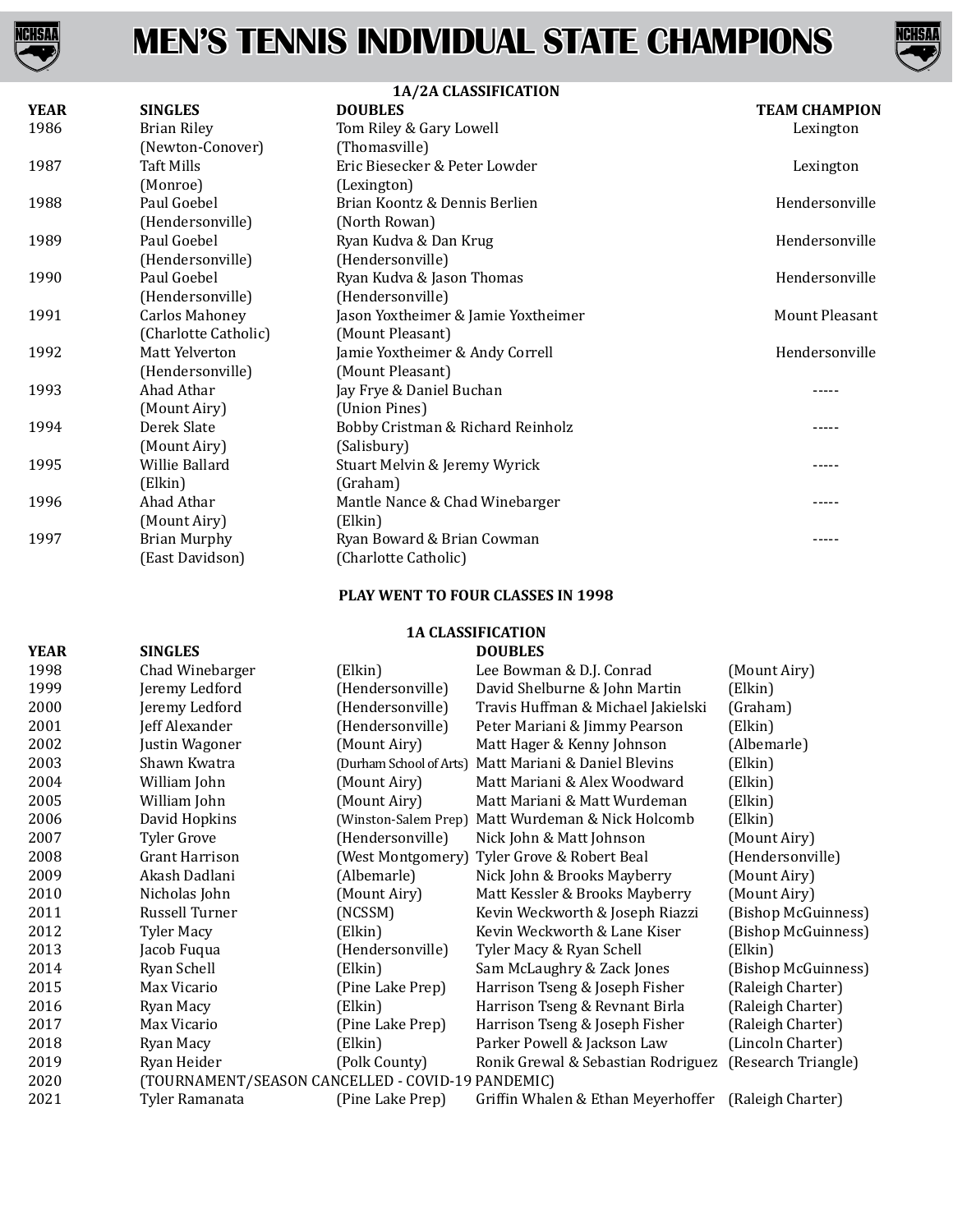



|              | <b>2A CLASSIFICATION</b>                          |                                              |                                                              |                                      |
|--------------|---------------------------------------------------|----------------------------------------------|--------------------------------------------------------------|--------------------------------------|
| <b>YEAR</b>  | <b>SINGLES</b>                                    |                                              | <b>DOUBLES</b>                                               |                                      |
| 1998         | Dennis Lerchl                                     | (Roanoke Rapids                              | Richard Dutton & Jonathan Walker                             | (Western Alamance)                   |
| 1999         | Matt Cloer                                        | (Avery County)                               | Jonathan Walker & Matthew Walton                             | (Western Alamance)                   |
| 2000         | Jay Chitty                                        | (Shelby)                                     | Jonathan Walker & Matthew Walton                             | (Western Alamance)                   |
| 2001         | Keith Criscoe                                     | (Union Pines)                                | Matt Simeon & Chad Frye                                      | (Lexington)                          |
| 2002         | <b>William Noblitt</b>                            | (Shelby)                                     | Alex Pearson & Perry Wright                                  | (Shelby)                             |
| 2003         | William Noblitt                                   | (Shelby)                                     | Jay Chitty & Alex Pearson                                    | (Shelby)                             |
| 2004         | Chris Cloer                                       | (Brevard)                                    | Andrew Hulbert & Brent Darden                                | (Greene Central)                     |
| 2005         | Chris Cloer                                       | (Brevard)                                    | Paul Bartholomy & Brandon Lamoureaux (Charlotte Catholic)    |                                      |
| 2006         | Will Rollinson                                    | (Cardinal Gibbons)                           | Clark Howell & Evan Goff                                     | (Cardinal Gibbons)                   |
| 2007         | Will Rollinson                                    | (Cardinal Gibbons)                           | Ryan Daly & Jonathan Fedorkowicz                             | (Cardinal Gibbons)                   |
| 2008         | Will Rollinson                                    | (Cardinal Gibbons)                           | Ryan Daly & Jonathan Fedorkowicz                             | (Cardinal Gibbons)                   |
| 2009         | Ethan Caudell                                     | (St. Pauls)                                  | Chris Geaslen & Jonathan Fedorkowicz (Cardinal Gibbons)      |                                      |
| 2010<br>2011 | Ethan Caudell<br>Korey Lovett                     | (St. Pauls0<br>(Brevard)                     | Will Huggins & Hang Lak Choi<br>Ryan Lampe & Hang Lak Choi   | (Newton-Conover)<br>(Newton-Conover) |
| 2012         | Michael Ogden                                     | (Salisbury)                                  | Ryan Lampe & John Tate                                       | (Newton-Conover)                     |
| 2013         | Marshall Parker                                   | (Shelby)                                     | Tyler Barrymore & John Tate                                  | (Newton-Conover)                     |
| 2014         | Michael Ogden                                     | (Salisbury)                                  | Max Fritsch & Jake Zinn                                      | (Carrboro)                           |
| 2015         | Marshall Parker                                   | (Shelby)                                     | Max Fritsch & Jake Zinn                                      | (Carrboro)                           |
| 2016         | Joseph Schrader                                   | (Brevard)                                    | Brian Freiburghouse & Jason Wykoff                           | (Carrboro)                           |
| 2017         | Brann Reid                                        | (Newton-Conover)                             | Liam Baer & Cameron Wilson                                   | (Brevard)                            |
| 2018         | Brann Reid                                        | (Newton-Conover)                             | Zach Anderson & Andre Javen                                  | (Carrboro)                           |
| 2019         | Brann Reid                                        | (Newton-Conover)                             | Chris Hartzell & Brenner White                               | (Ledford)                            |
| 2020         | (TOURNAMENT/SEASON CANCELLED - COVID-19 PANDEMIC) |                                              |                                                              |                                      |
| 2021         | Aidan Chung                                       | (Carrboro)                                   | Chris Hartzell & Sam Kruse                                   | (Ledford)                            |
|              |                                                   |                                              |                                                              |                                      |
|              |                                                   |                                              | <b>3A CLASSIFICATION</b>                                     |                                      |
| <b>YEAR</b>  | <b>SINGLES</b>                                    | <b>DOUBLES</b>                               |                                                              | <b>TEAM CHAMPION</b>                 |
| 1986         | Combined 3A/4A                                    |                                              |                                                              |                                      |
| 1987         | Bryan Jones                                       | Matt Price & Hank Garbee                     |                                                              | T. C. Roberson                       |
|              | (Kings Mountain)                                  | (T. C. Roberson)                             |                                                              |                                      |
| 1988         | Cooper Pulliam                                    | Tee Parham & Chip Winstead                   |                                                              | Williams                             |
|              | (Walter Williams)                                 | (Walter Williams)                            |                                                              |                                      |
| 1989         | Cooper Pulliam                                    | Tee Parham & Chip Winstead                   |                                                              | Williams                             |
|              | (Walter Williams)                                 | (Walter Williams)                            |                                                              |                                      |
| 1990         | Jason Garner                                      | Chris Whatley & Paul Stroup                  |                                                              | Brevard                              |
|              | (Northwest Cabarrus)                              | (Brevard)                                    |                                                              |                                      |
| 1991         | Eric Saunders                                     | Georg Gade & Chad Lefteris                   |                                                              | Concord                              |
| 1992         | (Salisbury)                                       | (Hibriten)<br>Chad Lefteris & Jay Griffin    |                                                              |                                      |
|              | Eric Saunders<br>(Salisbury)                      | (Hibriten)                                   |                                                              | Salisbury                            |
| <b>YEAR</b>  | <b>SINGLES</b>                                    |                                              | <b>DOUBLES</b>                                               |                                      |
| 1993         | <b>Eric Saunders</b>                              | (Salisbury)                                  | Philip Everhart & Charlie Ripple                             | (Lexington)                          |
| 1994         | David Bolick                                      | (Williams)                                   | Henrique Van Der Laars & Tony Duda                           | (T.C. Roberson)                      |
| 1995         | Patrick Hauser                                    | (South Iredell)                              | Robert Kurrle & Jamie Rudd                                   | (Statesville)                        |
| 1996         |                                                   |                                              |                                                              |                                      |
| 1997         | Matt Hornaday                                     | (Williams)                                   | Patrick Hauser & Jeff Eudy                                   | (South Iredell)                      |
| 1998         | Rick Hauchman                                     | (East Chapel Hill)                           | Reid Chaney & Jess Ruttledge                                 | (A.L. Brown)                         |
| 1999         | Rick Hauchman                                     | (East Chapel Hill)                           | Michael Kaczorowski & Bryan Getson                           | (T.C. Roberson)                      |
| 2000         | <b>Brad Pomeroy</b>                               | (T.C. Roberson)                              | Kyle Craft & Drew Henry                                      | (Forestview)                         |
| 2001         | <b>Brad Pomeroy</b>                               | (T.C. Roberson)                              | Jonathan Clark & J.D. Gudger                                 | (T.C. Roberson)                      |
| 2002         | <b>Brad Pomeroy</b>                               | (T.C. Roberson)                              | Chris Mills & Ryan Gilmore                                   | (Williams)                           |
| 2003         | Charlie Drew                                      | (Eastern Wayne)                              | Zack Williams & Andrew Crone                                 | (Hickory)                            |
| 2004         | Mason Schermerhorn                                | (Southwest Guilford)                         | Robbie Paul & Jeff Archer                                    | (East Chapel Hill)                   |
| 2005         | Mike Greenberg                                    | (East Chapel Hill)                           | Shaun Sumner & Brent Mills                                   | (Williams)                           |
| 2006         | Andrew Crone                                      | (Hickory)                                    | Trey Chatman & Ryan Kerr                                     | (Ragsdale)                           |
| 2007         | Preston Spencer                                   | (Statesville)                                | Brandon Lamoureux & David Trautman (Charlotte Catholic)      |                                      |
| 2008         | Jacob Wright                                      | (T.C. Roberson)                              | Luke Gillis & Tripp Hawkins                                  | (Statesville)                        |
| 2009         | Kyle Johnson                                      | (Charlotte Catholic)                         | Tripp Hawkins & Parks Thompson                               | (Statesville)                        |
| 2010<br>2011 | Kyle Johnson<br>Kyle Johnson                      | (Charlotte Catholic)<br>(Charlotte Catholic) | Andrew Treske & Joey Hatala<br>Chris Geaslen & Killian Steer | (Marvin Ridge)<br>(Cardinal Gibbons) |
| 2012         | Kyle Johnson                                      | (Charlotte Catholic)                         | Parks Thompson & Julian Hawkins                              | (Statesville)                        |
| 2013         | Robert Kelly                                      | (Cardinal Gibbons)                           | Matt Galush & Noah Constantine                               | (Cardinal Gibbons)                   |
| 2014         | Robert Kelly                                      | (Cardinal Gibbons)                           | Matt Galush & Noah Constantine                               | (Cardinal Gibbons)                   |
| 2015         | Matt Galush                                       | (Cardinal Gibbons)                           | Hayden Wohlfarth & Woody Watson                              | (Marvin Ridge)                       |
| 2016         | George Lovitt                                     | (Marvin Ridge)                               | John Hatala & Avanish Madhavaram                             | (Marvin Ridge)                       |
| 2017         | Henry Lieberman                                   | (Terry Sanford)                              | Logan Trimp & William Hatt                                   | (Weddington)                         |
| 2018         | Zach Theodossiou                                  | (Asheville)                                  | Griffith Waren & Westley Gaines                              | (New Hanover)                        |
| 2019         | Banks Evans                                       | (Clayton)                                    | Sam Jones & Foster Evans                                     | (Clayton)                            |
| 2020         | (TOURNAMENT/SEASON CANCELLED - COVID-19 PANDEMIC) |                                              |                                                              |                                      |
| 2021         | Dennis Perumov                                    | (Chapel Hill)                                | Griffin Lovern & Costen Holtzman                             | (Hickory)                            |